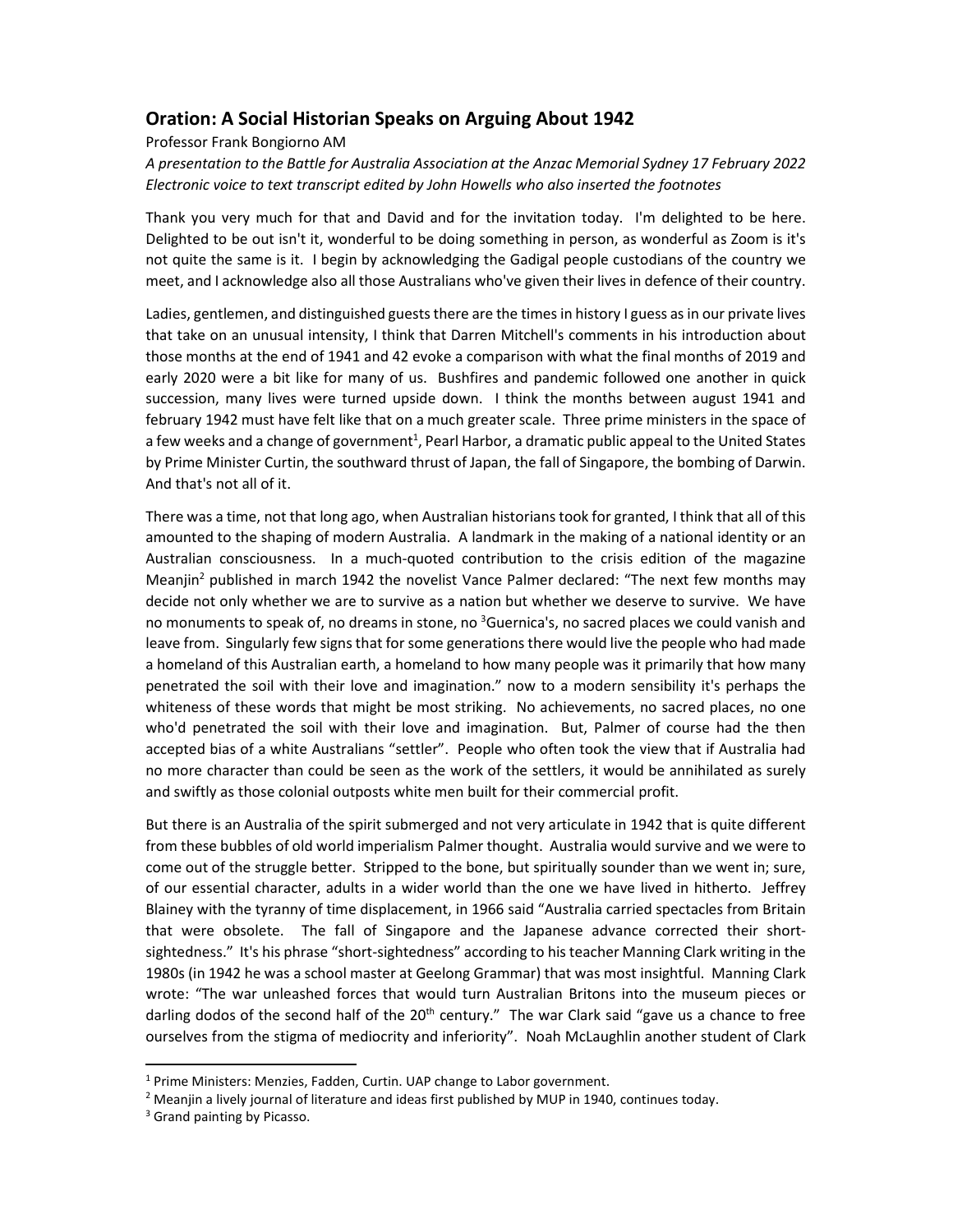argued similarly that the possibility of a Japanese invasion gave and I quote "the heftiest hoist ever to Australian consciousness". Now I think these waters were muddied a bit in the early 1990s mainly by the controversies that were stirred by Paul Keating as a part of his republican push and his quest for closer engagement with Asia, coinciding with the 50<sup>th</sup> anniversary of Singapore's fall.

Keating launched an extraordinary round of history wars denying that he had and I quote some cultural cringe to a country which decided not to defend the Malayan peninsula, not to worry about Singapore and not to give us our troops back to keep ourselves free from Japanese domination. This idea of an Australian nationalism sometimes betrayed but never quite able to flourish. Independence unable to take root because regularly thwarted by a British imperial overlord received some rough handling from historians from the early years of this century. Most of them based like Keating himself here in Sydney. They argued that Australian nationalism was really British race patriotism until Britain turned decisively to Europe in the early 1960s with its first bid, unsuccessful of course, to enter the European economic community. 'Twas said that often looks like Australian nationalism was really just a local provincialism. Reaction even to the shock of the fall of Singapore did not disclose any larger sense of cultural or national identity. The misguided implication that Australia had no cultural or national identity that was other than a species of British race patriotism meaning reduces "Australia of the spirit" to provincial distinctions comparable to those of Cornwall and Yorkshire in the UK.

What i'm going to say today will show that I disagree with the argument the rapid and dramatic shifts in power politics and notably the collapse of the British Empire in southeast Asia in the 1940s laid the foundations for Australian independence. I choose my words carefully. Australia did not become independent in 1942<sup>4</sup> most Australians probably continued to think of themselves as in some sense British.

Not all of them have equal strength but it is still a prevailing idea but national independence rests on several pillars: constitutional, political, strategic, diplomatic, economic, social, cultural. Even a cursory reading of the cable traffic from 1942 between Canberra and London over the question of the diversion of troops reveals all too clearly that the world of 1914 to 18 had long passed. After the debacle of the Greek campaign in 1941 which had helped to destroy Bob Menzies prime ministership, a newly installed Labor government well understood that it couldn't afford to be implicated in a similar shambles by giving overriding priority to the defence of continental Australia in its public rhetoric, and in confidential dealings with Whitehall.

Australian decision makers did inevitably reject key aspects of imperial thinking. In 1942 the imperial view was that greatest strategic problem in the south of Asia was the threat to India and Burma rather than Southeast Asia and the South Pacific. The Australian government was also rejecting the assurances of London and Washington that Australian interests would be looked after so long as China could withstand Japan. Whether the greater allies were right in strategic terms doesn't matter much. Australia's politicians, bureaucrats and generals had now grasped that the primary responsibility of the state is to protect its people from coming under the rule of another state.

The journalist Warren Denning told a Canadian diplomat in 1944 that despite verbal tributes to Britain from Curtin and others, and I quote here "Australia's basic relationship to the UK had undergone a radical change as a result of the failure of the British fleet to protect this country against the Japanese. The confidence has been shattered and will never be restored." My argument here is that he was right. Historians downgrading of the significance of the fall of Singapore and of 1942 generally has

<sup>4</sup> Do note , however, that after Viceregal assent was applied to the Statute of Westminster Adoption Act on 9 October 1942, Australia gained a greater level of sovereignty than it has otherwise gained.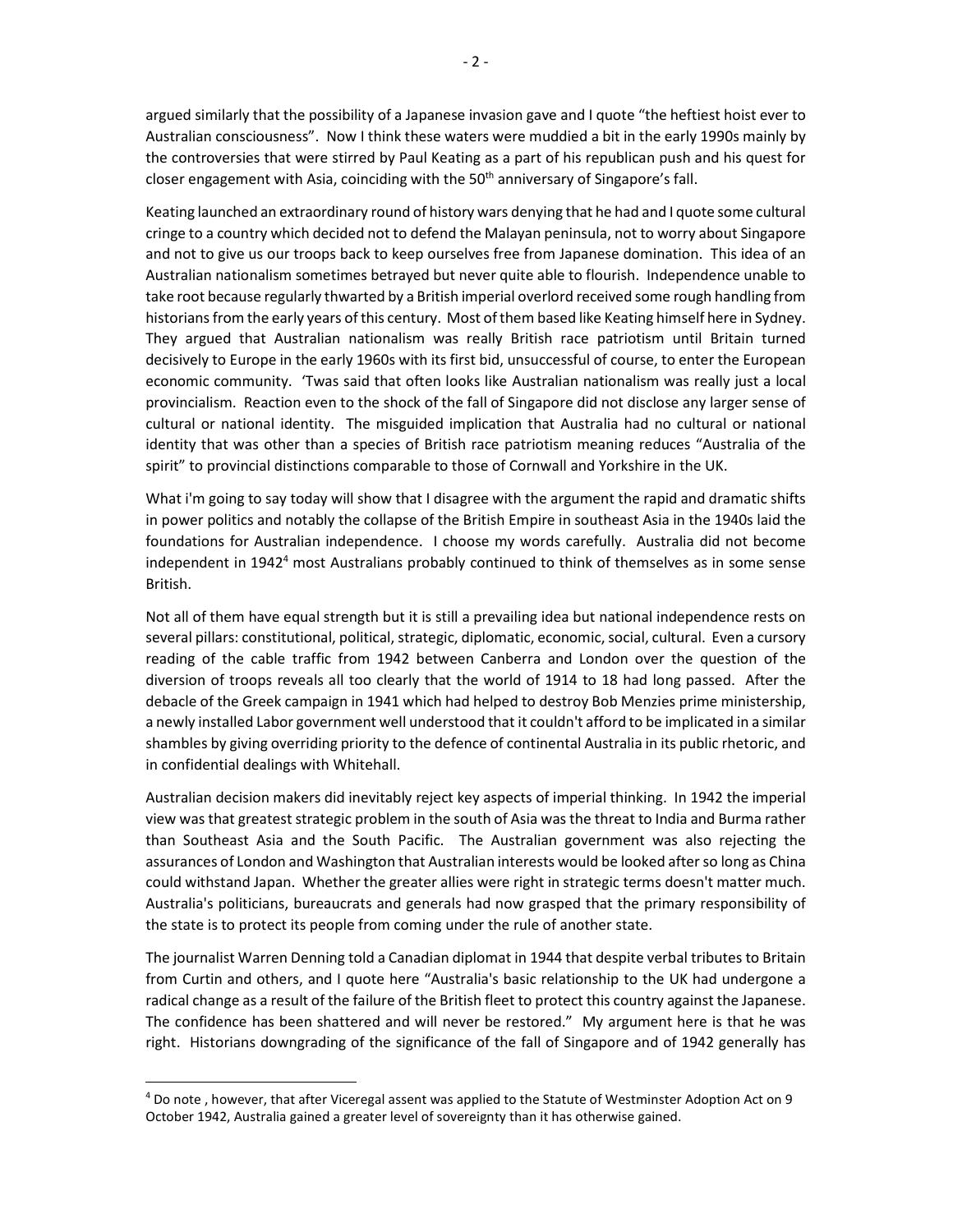obscured rather than helped our understanding of the profound shifts in Australian identity that have occurred in the 80 years since.

To make my case about Australian independence I'll briefly examine six areas:

- politics;
- diplomacy;
- strategy;
- the economy;
- the experience of indigenous people; and
- the realm of culture.

## **Politics**

So let me turn to each of those; we might just get to the end of the politics bit before our break

Now it's often been said that John Curtin who during the first world war an anti-conscriptionist was an unlikely warlord. The late John Hurst suggested that he was so afraid of being harmed at the hands of the enemy, so sensitive to the casualties that fighting demanded, it undermined his ability to lead a nation at war. Yet Curtin also had convictions qualities and skills that suited the time. The war called for levels of government control over the nation's life that were a more comfortable ideological fit for a nominally socialist party than for the United Australia Party of Lyons and Menzies (not of Clive Palmer) with its residual attachment to what was understood as liberalism in Australia. Curtin himself led a humble life. It was easy for him to present as an exemplar of the austerity that he was demanding of the public. The reformed drunk with the zeal of a convert. When it came to the pleasures of the people, he would refuse to even treat beer as an essential item. Curtin did attract press criticism, but his clever press secretary Don Rodgers helped ensure that the image of a hard-working and selfsacrificing man of the people and saviour of the nation would circulate widely and influentially initially. There was no change in the thrust of Australia's policy making but within weeks of taking office. However, when the Curtin government faced the most serious crisis of any kind in Australian history after Japan attacked pearl harbor and entered the war on the side of the axis powers things changed.

Most of Australia's forces were fighting war in North Africa, Syria and Europe. Only the eighth division was closer to home. Two brigades had been in Malaya during 1941. Curtin had been mollified by Churchill's decision made against the British prime minister's better judgment to send two first-class warships to Asia. These of course after 10 December 1941 lay at the bottom of the ocean sunk by the Japanese air force. It is easy in the circumstances to see why Churchill should have reacted so adversely when Curtin's new year message calling for greater allied attention to the war in the pacific produced for Melbourne afternoon newspaper was wired sensationally around the world. Curtin had dramatically declared without any inhibitions of any kind "I make it quite clear that Australia looks to America free of any pangs as to our traditional links or kinship with the United Kingdom". It's these words that would be long recalled inflated and misrepresented by some commentators and in collective memory as the moment when Australia switched great and powerful friends. Moving from a British orbit to an American one. There would be further offence of course taken in late January 1942 when a cable from Curtin almost certainly drafted by his external affairs minister Herbert Evatt told Churchill that Australians would regard the evacuation of Singapore by Britain as an inexcusable betrayal. Now in an influential popular understanding of 1942 the fall of Singapore itself would become the very betrayal that the cable had warned against. The moment when the British were said to have selfishly abandoned kith and kin and left them to the tender mercies of a ruthless Japanese foe.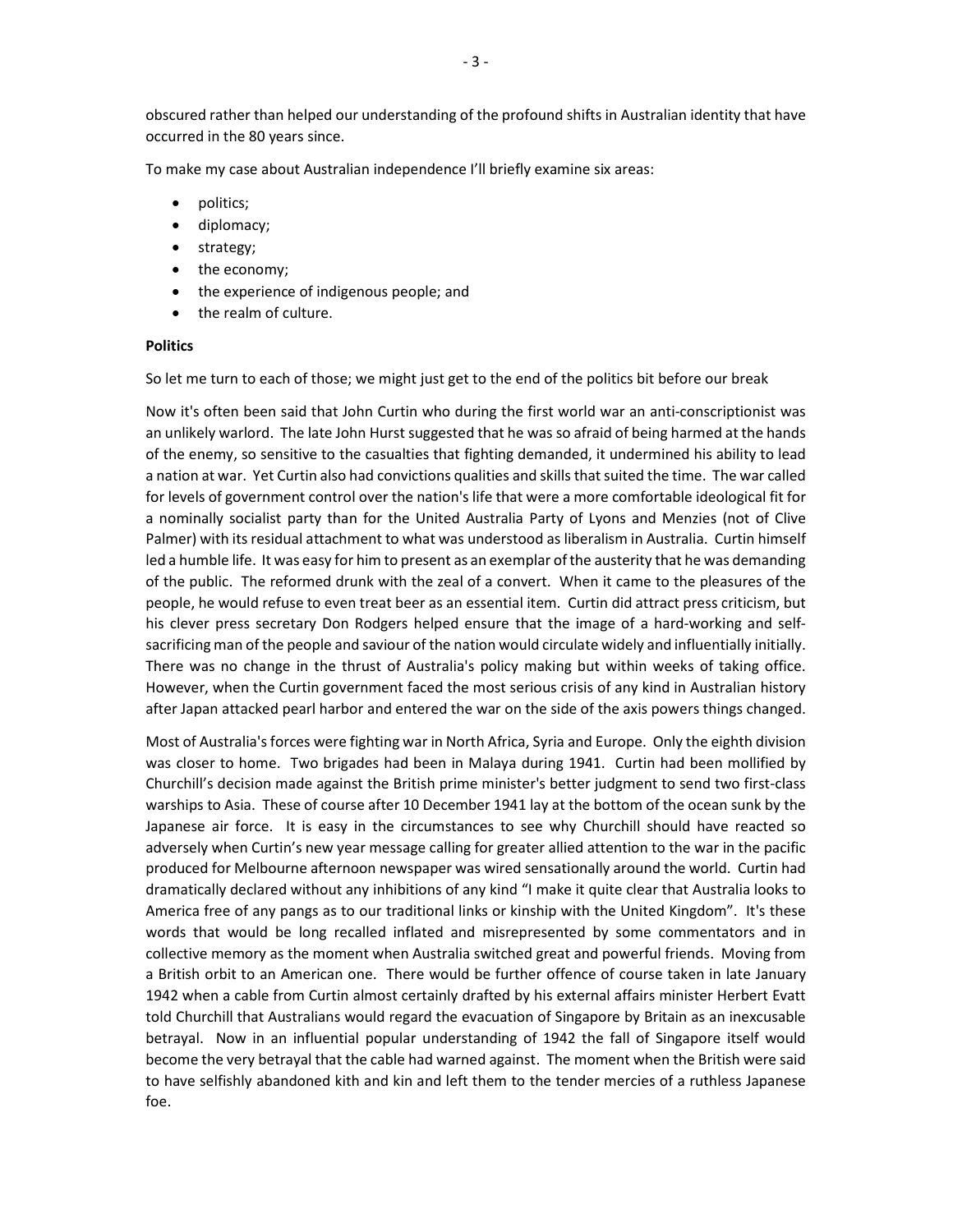Now while many Australians still believe that Churchill opposed bringing Australian troops to the pacific, he and Curtin of course had agreed that most of them should be returned to meet the Japanese threat but before this could be accomplished by the  $15<sup>th</sup>$  of February when Singapore fell to the Japanese with most of the 8<sup>th</sup> division killed or captured alongside their British and Indian comrades. Many others suffering a similar fate in places to Australia's north in Timor and in Ambon.

The advisory war council<sup>5</sup> without Curtin who was in hospital was meeting in this city (Sydney) and discussed these events on the 19<sup>th</sup> February and of course it was fiery with Curtin in hospital unable to pour oil on the troubled waters there were clashes over Churchill's desire to divert Australian troops to Burma. News that the Japanese had bombed Darwin, which of course you may recall happened that morning arrived during the meeting. The secretary Frederick Shedden later recalled that ministers ran around like a lot of startled chooks. Paul Hasluck recollection was similar. But in the circumstances alarm was surely understandable. Curtin's position supported by his military advisers and maintained under fairly intense pressure from Churchill and Roosevelt was that the bulk of the troops serving the middle east should come home. Churchill, however, sought to divert the troops toward Burma without Australian ascent<sup>6</sup>. He relented in the face of Curtin's insistence but was so infuriated that he said to have privately exclaimed that Australians came in bad stock; a jibe about the settlers convict origins. Those troops who were not diverted to java where they would be mainly killed or captured would indeed arrive safely in Fremantle.

Curtin had many an anxious moment as he contemplated the possibility that the transports bringing them home would be sunk and indeed his walking around the grounds of the lodge in Canberra late at night unable to sleep with worry became integral to the Curtin legend of the humane leader and the man of conscience thrust into you know the unfamiliar and uncomfortable uniform of war leadership heroically living with the consequences of his own moral courage. I'm not saying he wasn't wandering around in the dark; but it's a story that was told again and again. Victory seemed a distant prospect on St Patrick's day 1942 when general Douglas MacArthur arrived from the Philippines just ahead of the humiliating surrender of his men. His arrival did, however, boost Australian morale Curtin's critics have seen in his willingness to leave military matters to MacArthur as a surrender of Australian autonomy. Certainly, a case can be made that Curtin should have been more assertive but the partnership gave Curtin a strong ally, and the pacific war a strong advocate in Washington.

Meanwhile Curtin was preoccupied with repairing relations with Britain after the unpleasantness of the disagreements around Singapore. We shouldn't make too much of the lingering effect of those differences at least during the war. Australia had left the ninth division to fight in North Africa, it had allowed some of the seventh to provide a garrison in Ceylon now Sri Lanka and of course members of the air force would continue fighting in the bomber offensive over Europe. While the disagreements between the two governments have been elevated in myth and memory into a complete break with empire; the reality even in 1942 was rather different, even Evatt referred to the Australians and British peoples belonging to the same family. Australia wanted and received spitfires from Churchill and its war production depended to some extent on the assistance of British industrial blueprints. Something that's often forgotten when we talk about the industrialisation of Australia. Most Australians still regarded their nation as British. In November 1943 Curtin appointed the brother of King George VI

<sup>&</sup>lt;sup>5</sup> The Advisory War Council (1940-1945) was composed of government and opposition politicians (3 each and a secretary) with wartime portfolio responsibilities. The recommendations of this body were almost universally implemented when it came to war related matters.

<sup>&</sup>lt;sup>6</sup> The troops would have arrived in Rangoon without their heavy weapons (the ships were not combat loaded) just as the Indian and Burmese divisions that made-up Slim's command withdrew through the city.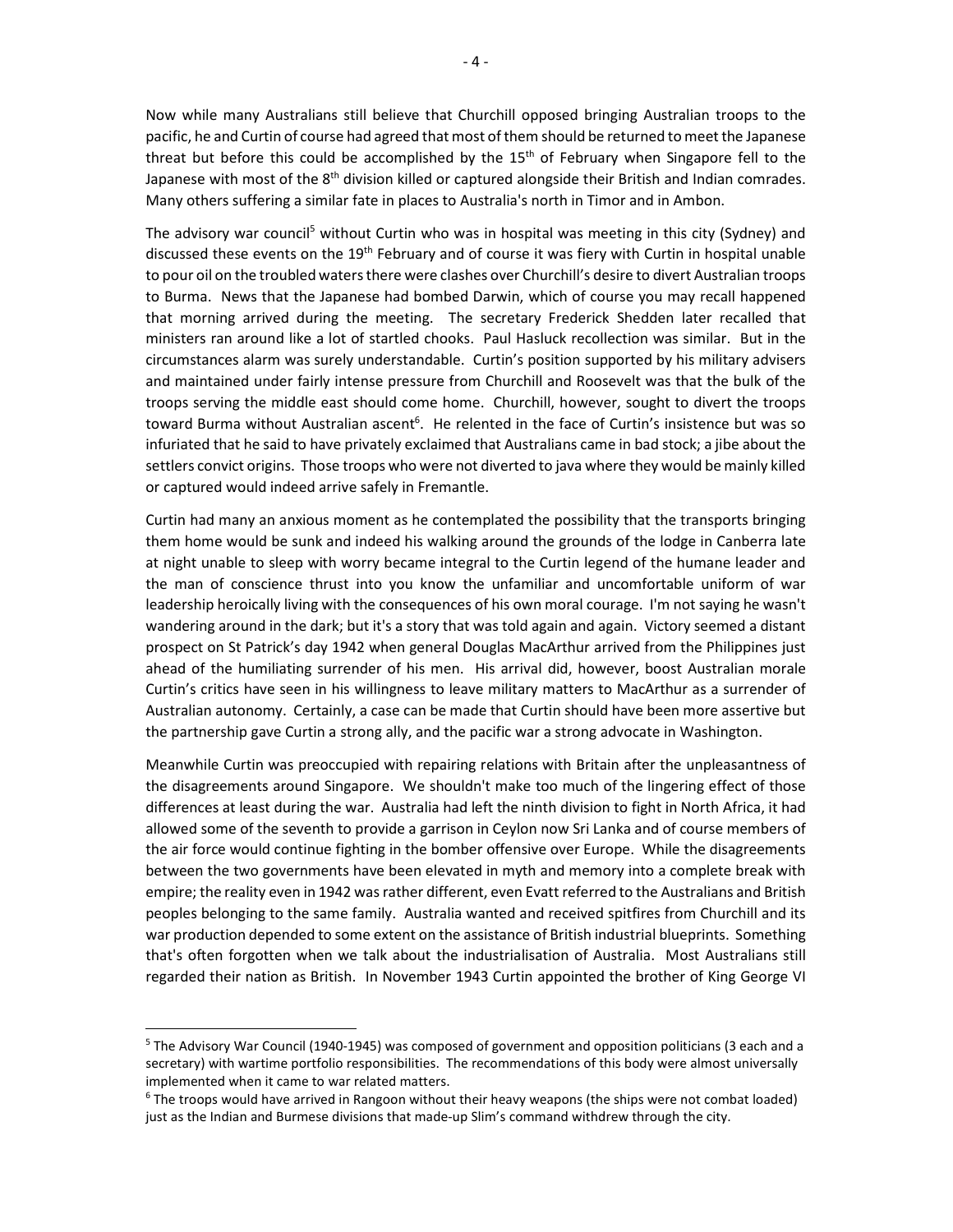the Duke of Gloucester as governor general after flirting with the idea of appointing James Scullin the former labour prime minister.

So for all its ambition to be more of a master of its own house the government was unable to gain much say in the conduct of the war, or in shaping the post-war order. Major decisions of course were made at the meetings between the leaders of the great powers minnows such as Australia could be and were safely ignored by the big fish. This mattered less to Australians than that than their growing sense of safety as American troops poured into their cities American ships and planes increasingly commanded the pacific. And of course, their own troops had successes in the lands to the north of Australia particularly by early 1943. The Americans had defeated the Japanese at Guadalcanal in the Solomon Islands meanwhile Australian troops pushed Japanese forces back over the Owen Stanley ranges to the beaches beyond where MacArthur's Americans joined the fray. The conscripts who served in Papua in 1942 contributed to a legend in which an unusually young force confronted a more numerous enemy and endured the horrors of Kokoda track or trail to save their country from a Japanese invasion. The horror of warfare in Papua, that very difficult terrain and heroism of so many of those servicemen contributed to a sense that in 1942 Australia had begun to stand on its own two feet to defend itself its own country in the face of a challenge to its survival.

Australia's imprint in the world increased dramatically during 1942. In contrast with Menzies in 1939 who'd announced of course that because Great Britain was at war so was Australia; the Curtin government made separate declarations of war on Japan and other Axis powers in 1941 and 1942. Australia signed the Atlantic Charter in January 1942 effectively becoming at that moment a foundation member of the United Nations. In October of the same year Australia finally legislated to adopt the statute of Westminster. Provoked to act some argue by a bizarre case involving both homosexuality and murder on the HMAS Australia; the death sentences passed on to sailors found guilty of a stabbing had exposed a continuing limitation of Australian sovereignty. It was mainly symbolic but the passage of the statute of Westminster placed beyond doubt the legislative independence of the Australian Federal Parliament<sup>7</sup>. Australia also took significant steps in further developing its representation abroad when in October 1941 it opened its first mission in China and a year later when it initiated formal diplomatic relations with another of those great powers the Soviet Union. The Curtin government used this occasion as the pretext for lifting a redundant ban on the communist party of Australia that had been imposed by the Menzies government back in 1940.

In retrospect 1942 was also of great importance to Robert Menzies and the liberal party that he would play a large part in forming and later in leading a series of electoral victories. His "the forgotten people" broadcast of May 1942 would become a foundational statement of values for the liberals in its elevation of the middle class, the family and home, it articulated ideals that would form several pillars of politics and society in the post-war era.

That's the end of what I want to say about politics.

#### **Economy**

Considering the economy so during the early months of 1942 the Curtin government drastically increased its control over Australian economic and social life. A new production executive oversaw a massive transfer of resources to war-related production. Ted Theodore formerly a labour politician

<sup>&</sup>lt;sup>7</sup> Making 9 October (the date of Viceregal assent) an ideal alternative to 26 January which could continue to be celebrated as "Settlement Day" just like US citizens celebrate "Thanksgiving".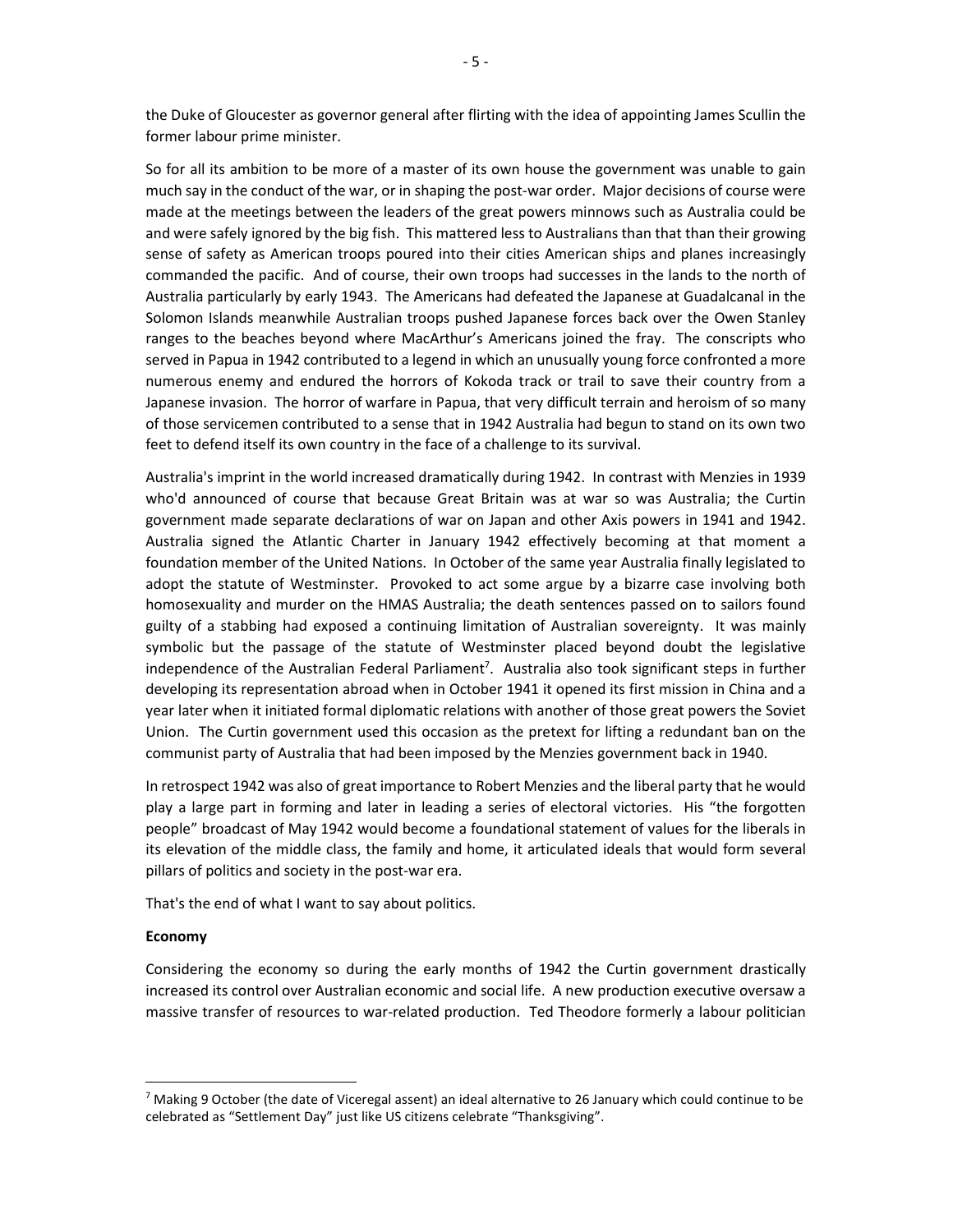but now a successful businessman was appointed director of an allied works council. Essington Lewis had aircraft production added to his existing responsibilities for munitions.

John Curtin and Ben Chifley relying on the defence power achieved by government regulation a degree of control over the banks. That had never been a serious prospect before. While also of course legislating to take complete control of income tax revenue for the duration of the war. A year afterwards the high court upheld this legislation in a landmark case in 1942; and of course, as I'm sure everyone knows each year around July the states would never resume levying income tax. In a few months as John Edwards has suggested the government had effectively created the monetary and fiscal framework for Australia's post-war social and economic policy. We still live with it today. Post war reconstruction could potentially have been even more ambitious. The Curtin government also in 1942 introduced legislation asking the states to transfer power over a wide range of activities for the war and for five years afterwards. Under the new powers initially proposed, the federal parliament would be able to make any law that in its declared opinion would produce economic security and social justice.

The plans also amounted to a de facto bill of rights. They sought to incorporate FDR, Franklin Delano Roosevelt's four freedoms:

- of speech;
- of worship;
- from want; and
- from fear,

into the Australian constitution. Kinds of things you can slip under the door when there's an emergency on. While the government soon retreated from such far-reaching ambition. Subsequent negotiations with the states stalled and the government of course would unavailingly resort to a referendum in 1944 by which time of course it was too late. The sense of emergency had passed. Possibly as the late Stuart McIntyre indicates "if the government had taken the matter to a popular vote in 42 or early 1943 it could have passed and allowed a much more adventurous pursuit of postwar reconstruction. Although if it would have been a good thing of course depends on your political views.

Fighting the Japanese rather than fighting for socialism was Curtin's priority in 1942 and 1943 and he was a sufficient realist to understand that any suspicion that the government was threatening the future of capitalism could hamper its present war effort. Still Chiffley led a new department with responsibility for post-war reconstruction. It was formed in late 1942. He surrounded himself with a young and talented coterie of public servants led by the economist Herbert Cole (HC) "Nugget" Coombs<sup>8</sup> as director general. Coombs and his colleagues began mapping out a post-war order. This doesn't begin late in the war, it begins at this moment in 1942. The period following Japan's entry into the war also saw a truly remarkable period of industrialisation. Australia turned itself into a combination of arsenal and food bowl. I don't have time to explore this in detail today, it's very underappreciated I have to say in both collective memory and in the historiography. But I can evoke a little of the scale of the changes. They had foundations going back to the first world war; soon after which Australia adopted a policy which involved developing defence-related science and industry to increase the country's self-reliance.

<sup>&</sup>lt;sup>8</sup> Herbert Cole "Nugget" Coombs was an Australian economist and public servant. He is best known for having been the first Governor of the Reserve Bank of Australia, in which capacity he served from 1960 to 1968.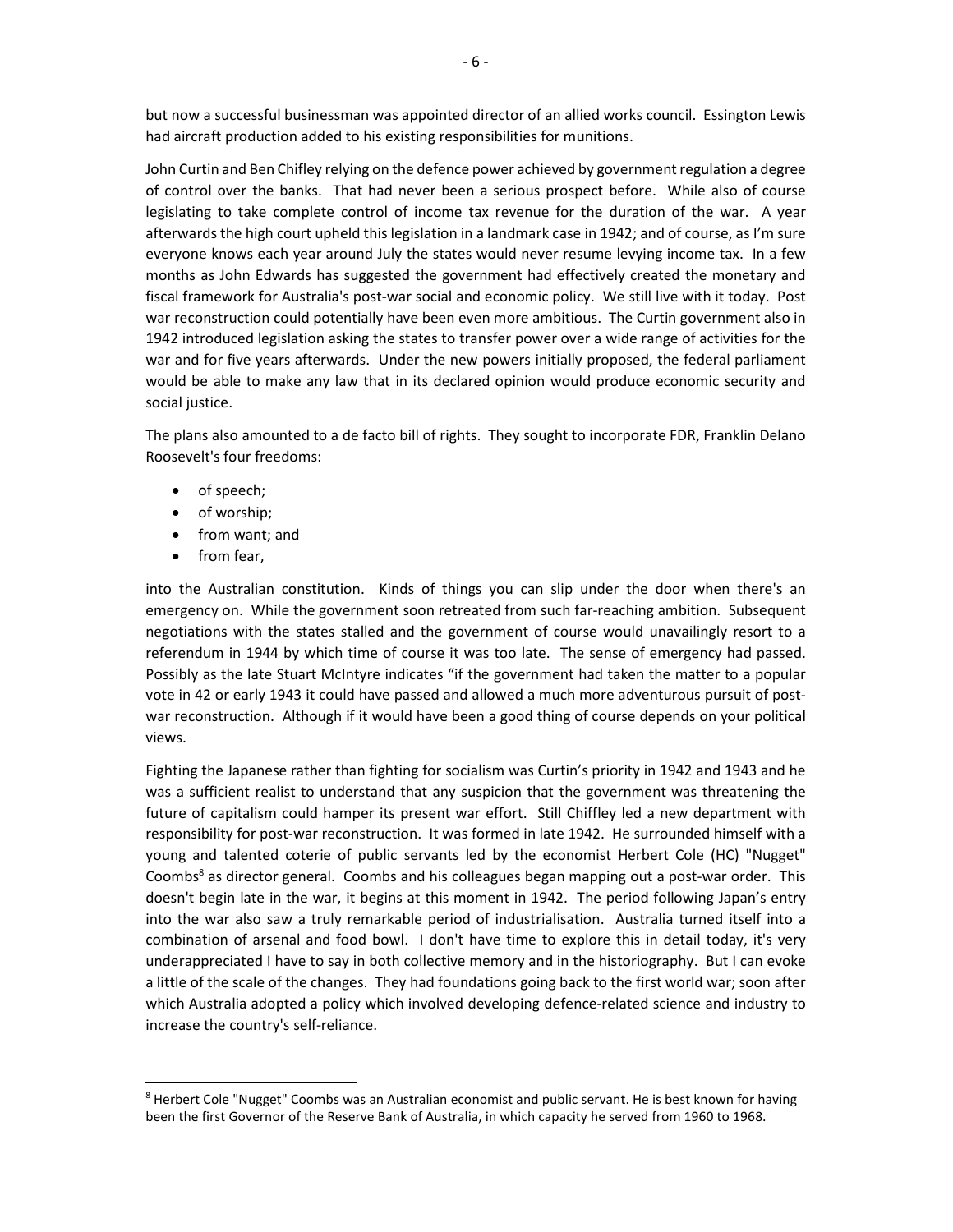They'd never entirely relied on the Singapore strategy. It meant that by 1942 Australia was in a strong position to defend itself and to assist bigger and stronger allies notably the United States. One historian AT Ross believes that Australia's advanced industrial capacity by 1942 saved 40 to 60 thousand lives and helped to discourage a Japanese invasion. General MacArthur did not save Australia he argues, it was saved by the deliberate development of secondary industry through the efforts and policies of industrialists and government. There were mistakes and failures along the way. Aircraft production could have been more effective, and the tank project failed, but the overall story is a remarkable one of industrial development under intense hot house conditions. Australia was producing warplanes of great technical sophistication before it produced a fully locally made motor car. The same could be said of the Sentinel Tank of course, even though the project was abandoned. To take another example the Owen Gun was the product of local ingenuity as well. Lysaght was a British producer of steel metal that set up in Australia with government assistance and protection at the end of the first world war. Capital expenditure by the department of munitions increased from a little over 2 million pounds in 1939-40 to almost 25 million pounds by 1942-43.

The rapid development of capacity in South Australia also illustrates this wider point. The architect of the nation's wartime industrial effort was Essington Lewis a native of the copper town of Borough. He was sympathetic to his home state's claims to a share of war inspired industrialisation under the Liberal Country League Premier Tom Playford. Factories producing munitions sprang up in Adelaide's north west as well as in several towns, an explosives factory at Salisbury near Adelaide would become the basis for the post-war long-range weapons establishment the Woomera rocket range. An Anglo-Australian joint venture with the shipbuilding industry established at Whyalla. These developments laid the foundations for South Australia's defence industries. More generally wartime industrialisation was the basis of Australia's post-war consumer-orientated industrial economy that would employ about three in ten workers by the end of the 1950s.

#### **Indigenous People**

Indigenous people too were involved in this broad collective effort. A thousand or so probably had managed to negotiate their way around the barriers to enlistment in the first world war. In the second world war more like three to four thousand served in a branch of the armed and auxiliary forces. That was despite the continuation of formal prohibitions on the enlistment of indigenous people in the army in the early part of the war. The air force was more liberal in a country that had adopted and developed the link between citizenship and military service into a kind of concept of an Anzac citizen. Indigenous service readily became the basis for claims to citizenship rights as the Japanese threat intensified during 1942. Aboriginal and Torres Strait Islander people were brought directly into the war effort in greater numbers. Some worked as labourers in the civil construction corps others joined special aboriginal units set up for reconnaissance, coast watching and guerrilla warfare. Torres Strait Islanders were formed into an infantry battalion to support coastal artillery.

Edmund Barton many years before had spoken of a nation for a continent. But the federal Commonwealth that he helped create had made a very light imprint on much of Australia's north. In its first 40 years in a country that prided itself on its egalitarian democracy and living standards, aboriginal workers of northern Australia usually lacked voting rights, often received rations rather than wages, and were forced to endure the paternalism and sometimes the brutality of employers, police, missionaries, and administrators. The pacific war unsettled when it did not destroy these patterns. The withdrawal of white labour from many occupations opened new opportunities for indigenous workers many of whom received wages in cash for the first time.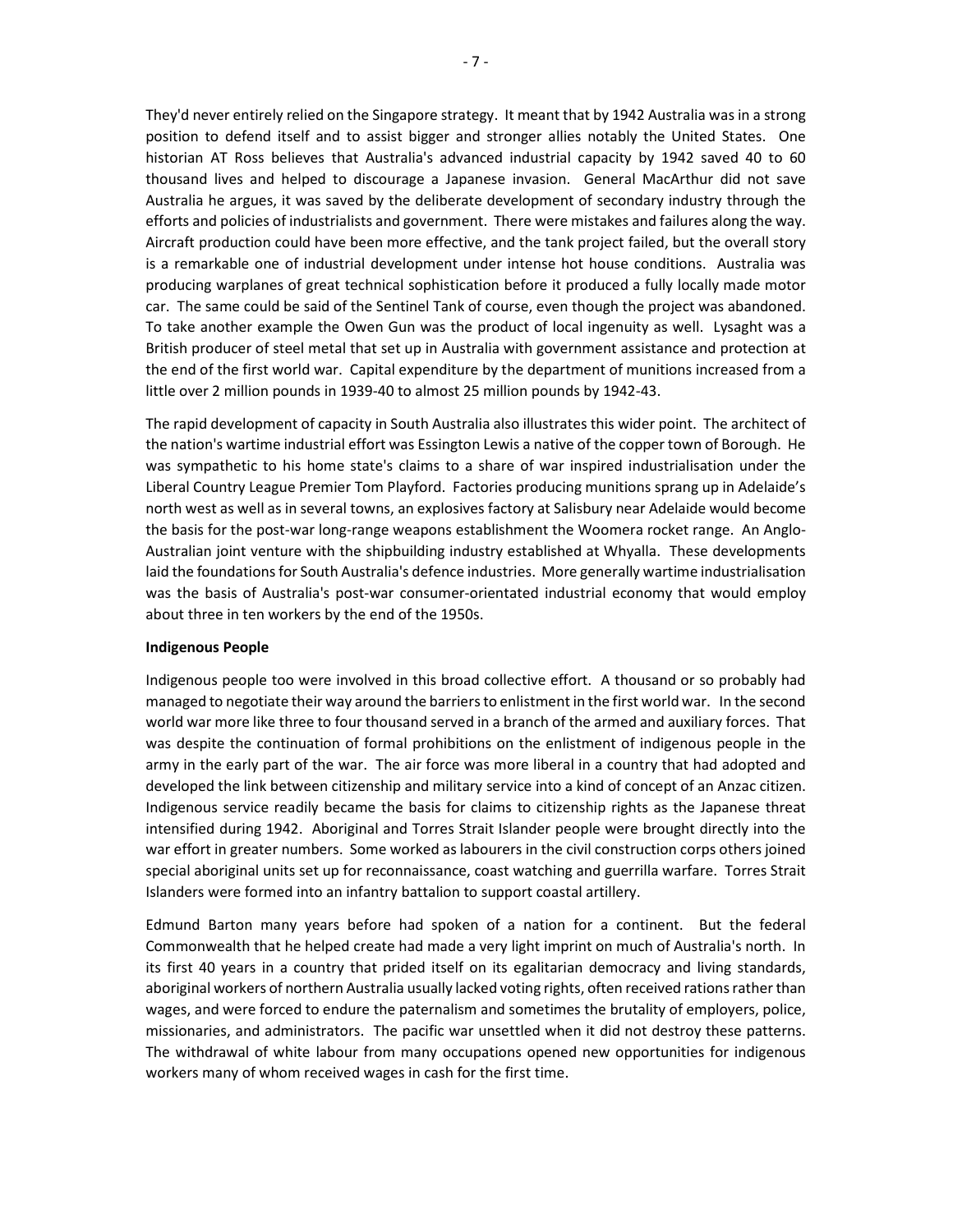The federal government's vast investment in the defence of northern Australia brought that region and its people both indigenous and non-indigenous more securely more surely into the national economic mainstream. Many white Australians from the south who might not otherwise have had dealings with aboriginal people encountered them when serving in northern Australia. A young air force navigator in from Sydney named Gough Whitlam among them. In a country whose political system had seen fit to exclude indigenous people it was becoming easier by 1945 at any rate if not 1942 for many settler-Australians to imagine aboriginal people as fully fledged citizens.

### **Culture**

Culture, my last point. Now I can do no more than hint at the cultural dynamism that the war helped unleash. The major incidents are well known. there's the Ern Malley affair when a couple of young soldiers and poets from Melbourne, James McCauley and Harold Stewart invented a deceased poet named Ern Malley and his sister Ethel. They wrote a collection of modernist poems which they then used to deceive the young fiery editor of literary magazine Angry Penguins, Max Harris. Of course, they ultimately pranked themselves, they created a legend and verse that has lived on. No one warned that the mind repeats in its ignorance the vision of others. I am still the black swan of trespass on alien waters, it's haunting. There is the William Dobell case when that artist won the Archibald prize for his portrait of fellow artist Joshua Smith only then to face the accusation and a court challenge claiming that he'd really produced a caricature that should have been ineligible. You can look up the particular painting on the web if you've never said the painting itself. I don't think survived it was burnt I think but there are images of it, you can decide whether you think it was portrait or caricature. There are the Angry Penguin artists Arthur Boyd, Albert Tucker, Sydney Nolan, Joy Hester and other artists of the period Russell Drysdale, Nile Coonahan. Taken together I'd suggest representing the most influential engagement with Australian landscape, the people and a notion I guess of a national soul since the Heidelberg school of the 1880s and 1890s. I mean Nolan's Ned Kelly series became among the most internationally recognisable images of Australia certainly in the visual arts. Perhaps more generally too it's surprising to me when I was living in London how recognisable that is, certainly to many erudite educated British. It's often for that reason chosen as the cover for Australian books, books on Australian history.

There were the novelists such as Elena Dark producing the timeless land trilogy of early Australia beginning in 1941 with its new sensibilities about relations between settlers and aboriginal people. The rediscovery of the literature of the 1890s of Henry Lawson, of Joseph Furphy, a lot of material released in cheap editions that could be readily bought during the war particularly by soldiers. John Curtin opened his famous article in the Melbourne Herald, the appeal to America with lines of verse from Bernard O'Dowd's poem Dawnwood from 1903. O'Dowd himself was working in wartime censorship.

The Australian communist party in the most nationalistic phase of its existence was at the forefront of these efforts to reinvigorate a sense of Australia as having a distinctive national culture. It called its youth wing the Eureka Youth League it sponsored a wide range of cultural activities museum exhibits painting and so on.

Literature there was a folk revival that would live on into the 1950s as well as an insurgent interest in Australian history that the British filmmaker Ealing Studios recognised with 1940s classics such as the Overlanders made during the war released, I think shortly after it, and Eureka Stockade always of course starring Chips Rafferty. Eureka Stockade was even enjoyed (as revealed by Australian diplomatic documents) by the leader of communist Yugoslavia Marshall Tito.